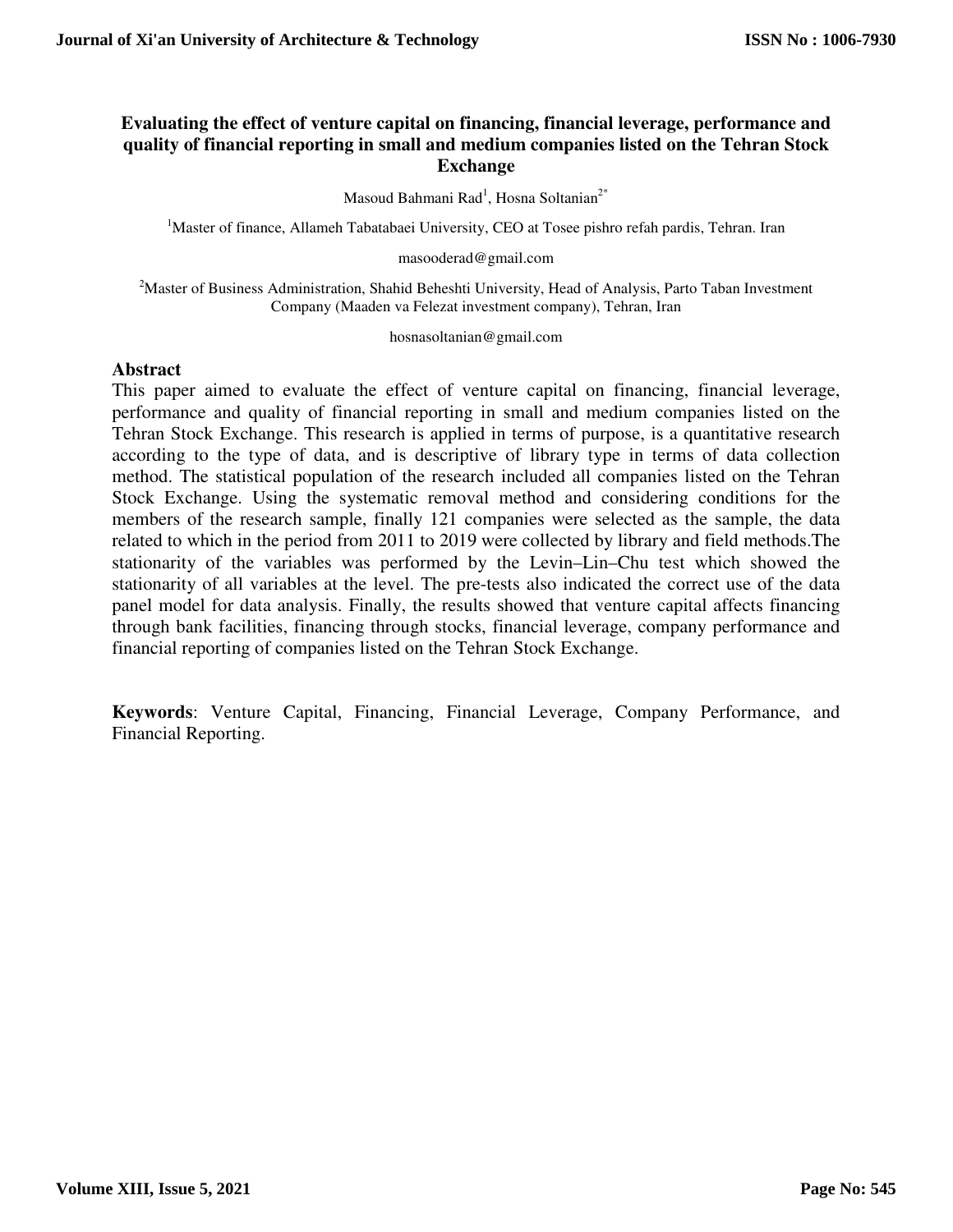# **1. Introduction**

Overinvestment affects financial leverage and provision of the financial system and the performance and importance of corporate financial reporting. A relationship is formed between leverage of large companies and overinvestment when the financial system liquidity is high, and this changes the role of financial leverage. A company's capital structure shows the relationship between debt and equity. Venture capital refers to a situation in which investment is made with risk in the hope of achieving the expected return above the market average (Qasedi Qazvini et al., 2017).In studies on venture capital, special attention is paid to the category of risk and return, so that it can be said that venture capital is not made in areas that have a very high risk and disproportionate to the return or have very low returns (Jalili & Ahmadi, 2006). The research literature describes venture capital as a driver in the entrepreneurial, creative process of core value that drives survival and economic growth. Venture capital is the best way to finance startups and innovative companies, because other methods because of their nature cannot fill the gap in financing companies (Drover et al., 2017).In this case, it is important to evaluate capital structure and performance of the company affected by venture capitals. The effect of venture capital affects the degree of financial leverage and the quality of financial reporting. The degree of financial leverage in the company's capital structure affects the choice of the type of operating activities of companies, which in turn affect the company's performance (Parsons &Titman, 2009). Therefore, changes in the capital structure of companies affect their value. Merton (1995) offers a definition of financing theory that is perhaps the shortest and the most accurate of its kind:Studying the behavior of brokers in the process of allocating and distributing resources from both dimensions of place and time in uncertain conditions forms the basis and foundation of financing theory. Time and uncertainty are the main elements affecting financial behavior (Merton, 1973). One of the most important methods of financing among joint-stock companies operating in the stock market are long-term bank loans and the issuance of ordinary shares. Chavoshi et al. (2015), in a study in the field of corporate financing decisions, concluded that there is no significant relationship between management overconfidence and financing decisions. Also, the relationship between helplessness risk and financing decisions is significant (Dadsrasht and Khosravi Pour, 2019).As mentioned, companies can use financial leverage instead of increasing the number of investors to raise new funds. One of the advantages of using financial leverage over issuing new shares and inviting investors is that the increased profits from new investments are not distributed among a large number of shareholders. Using financial leverage not only causes individuals or companies to gain higher returns, it also increases their investment risk. The more the financial leverage is used, the higher risk individuals have to take.Therefore, it is very important to pay attention to financial leverage of companies to analyze them; because financial leverage indicates how much of a company's growth has been generated by the company's development plans and activities or borrowed from financial resources. Many analysts use the degree of financial leverage to investigate corporate analysis (Rahimian, 2001). Another important issue is the quality of financial reporting. The quality of financial reporting is defined as the ability of financial statements to convey information about a company's operations and, in particular, to predict its expected cash flows to investors, based on the view that accruals improve the information value of profits by reducing the effect of unstable fluctuations in cash flows (McNichols, 2002; Biddle et al., 2009).The quality of financial reporting is the criteria that distinguish useful and beneficial information from other information and enhances the usefulness of information. Also, the quality of financial reporting means the degree of usefulness of financial statements for investors, creditors, managers, and other people associated with the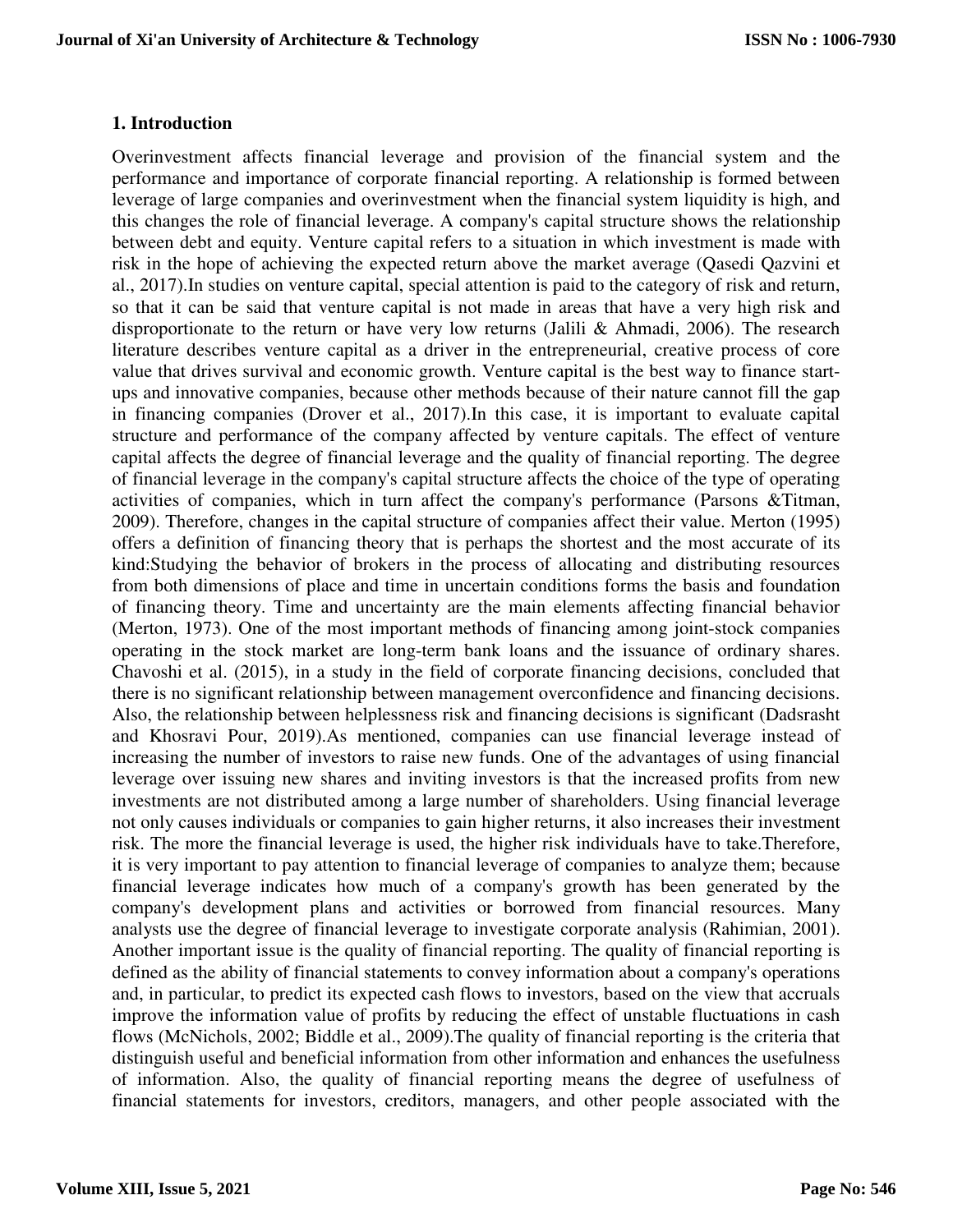company. Financial reporting is not just a final product, but a process consisting of several components that can affect various factors and be affected by many factors as well.Given that the quality of financial reporting has a significant effect on capital markets and affects the decisionmaking of users of financial reports, the correct discovery and identification of factors affecting the quality of financial reporting from the perspective of various groups can make financial reports as an important source of reliable information for users (Jalili and Ahmadi, 2006). According to research, investment policies can effectively affect the continuation of activities, financing structure and value of companies.Since none of the limited research conducted in Iran so far has studied either the effect of venture capital on the operational and financial indicators of companies or the separation of small and medium enterprises, while these groups are the main axis of the country's developing economy, the present research aims to evaluate the effect of venture capital policy on financing, financial leverage, performance, and quality of financial reporting in small and medium companies listed on the Tehran Stock Exchange.

## **2. Theoretical Foundations**

Many researchers in their models have identified the company's financial leverage as a variable indicating the company's risk or financial condition. From the point of view of completecapital market, as long as there are investment projects with a return exceeding their required cost, the company will use the retained earnings to finance them, and if the firm's earnings remain after financing all investment opportunities, the earnings would be distributed among shareholders. But if the investment opportunities are more than earnings of the firm, the company would have to issue new shares or take out loans.The main goal of for-profit companies is to make a profit and maximize the wealth of shareholders, therefore, they make their decisions and policies to achieve such a goal. Meanwhile, investment decisions and determining appropriate policies in this area are of greater significance because of the effect of the return caused by the company policies on the future performance of the company, the value of the company, the method of financing, and ultimately the wealth of shareholders (Mohammadzadeh, 2014).Meanwhile, managers of business units take different actions and policies in various situations and conditions to manage investments, and of course these policies can be venturous, which results in gaining more profit (accrual). The importance of investment stems from the fact that its levels affect the profitability and the level of risk that the company can bear and ultimately affect the value of the company. The position of venture capital in Iran according to the statistics that are published from time to time by some governmental and non-governmental organizations, these figures can be trusted and cited (Mir Hafez et al., 2019).

According to published reports, 700 to 800 billion tomans of venture capital have been provided in startups to date. The statistics of 1396 (2017) show that about 350 billion tomans of capital attraction has occurred in Iran's startup ecosystem. Due to the economic shock caused by similar markets being more attractive and less risky, a large part of the expectations for attracting capital did not materialize in the first six to seven months of 1397, and it seems that about 50% less capital will be attracted in 1397 compared to 1396. In 1396, there were 95 participations in stocks worth more than 2.975 billion rials and 56 participations in projects worth more than 103 billion rials.In any case, whatever the statistics, it shows the growing importance of venture capital and promises a better and friendlier relationship of investors with risk taking. In recent years, along with the growth in the number and scope of activities of enterprises, the volume of demand for facilities has increased and the pressure on the banking system to finance economic actors has increased, so that according to the Central Bank, the ratio of banks' paid facilities to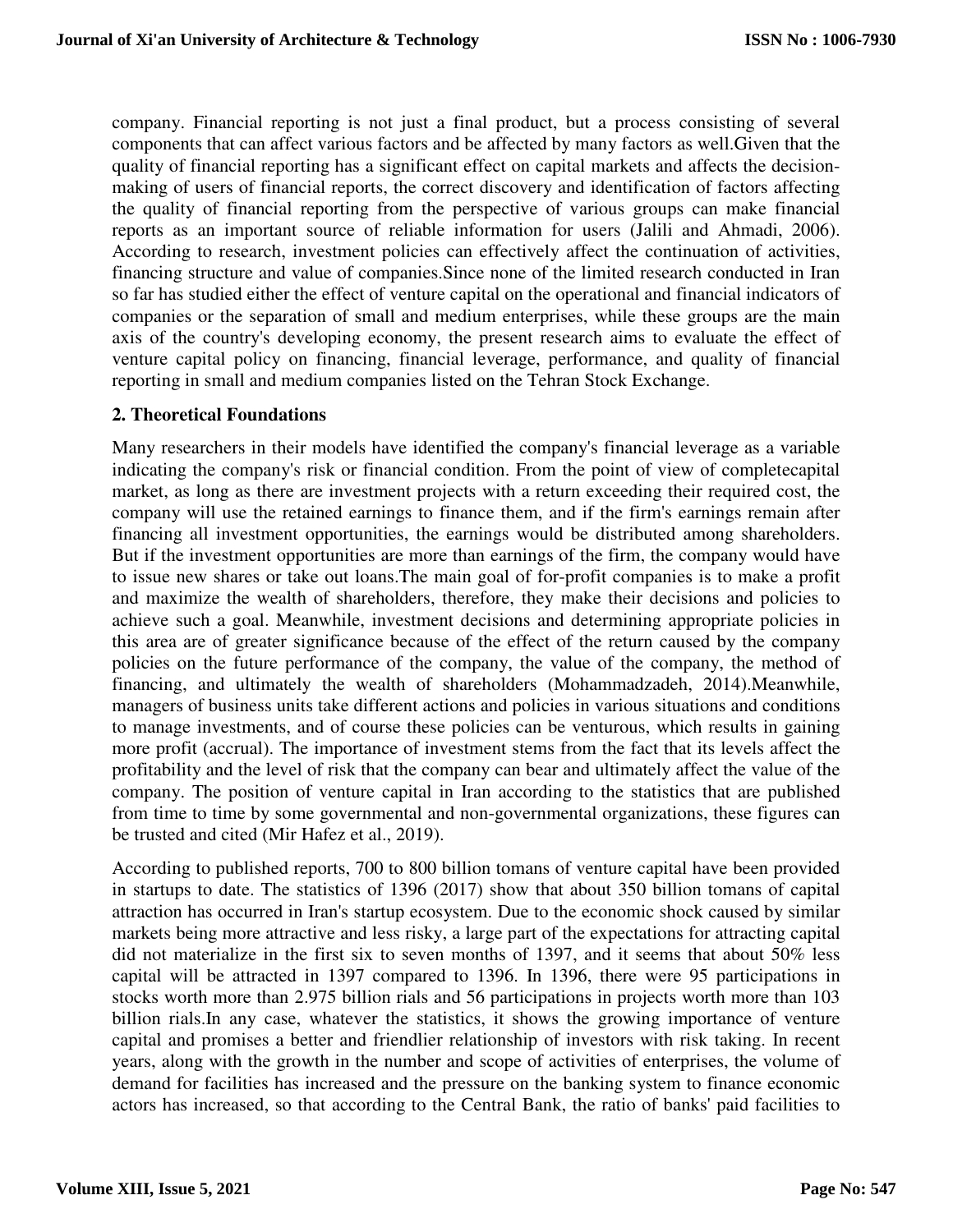their attracted deposits was about 82.2% at the end of 1393. Although this ratio was calculated at 97.8% in 1390, the optimal and standard ratio for the Iranian economy is approximately 80%.This indicates that the issue of financing has become one of the most important issues facing firms. The results of the Global Competitiveness Report in 2014 on the Iranian economy show the problems of the industrial sector in the field of financing (Nemati et al., 2016).

#### **3. Research background**

Research background includes foreign research and domestic research, some examples of which are mentioned:

#### **- Foreign research**

The study by Hua et al. (2016) investigated the effects of venture capital on the performance and innovation of small and medium-sized enterprises (SMEs) in China. The results showed that venture capital not only innovates in the Chinese market, but also has a positive effect on financial performance.

The study by Yang et al. (2016) investigated the relationship between venture capital, financial leverage and the performance of Chinese companies. Their results showed that venture capital has a positive relationship with company performance and that financial leverage has a negative relationship with company performance. In addition, further studies showed that this negative relationship would be larger and more significant while a medium-term period is considered for the study.

The study by Hand (2004) investigated the value of financial statements in venture capital markets. The results showed that in the venture capital market, financial statements are very important in terms of value. The signs of the relationship between stock value and financial statement data in such markets are similar to those in the stock market, even if there are structural differences between them. The results also showed that as companies mature, the value of financial statements increases.

#### **- Domestic research**

Noroush and Yazadani (2010) in a study investigated the relationship between leverage and investment decisions in companies listed on the Tehran Stock Exchange. The results show that there is a significant negative relationship between leverage and investment. The results also show that the leverage-investment relationship is stronger for companies with less growth opportunity than for companies with more growth opportunity. Finally, the strength of the estimates is tested. For this purpose, the variables are adjusted using the industry average. The results of using the variable adjustment approach based on the industry average were similar to the previous results.

Tavakolnia et al. (2014) in a study investigated financial leverage and its relationship with financial ability, growth and heavy investment in fixed assets of companies listed on the Tehran Stock Exchange and deciding on the structure of capital is one of the most difficult and challenging issues facing companies. The results show that growth has no effect on financial leverage and the positive effect of financial ability on financial leverage. Also, the results show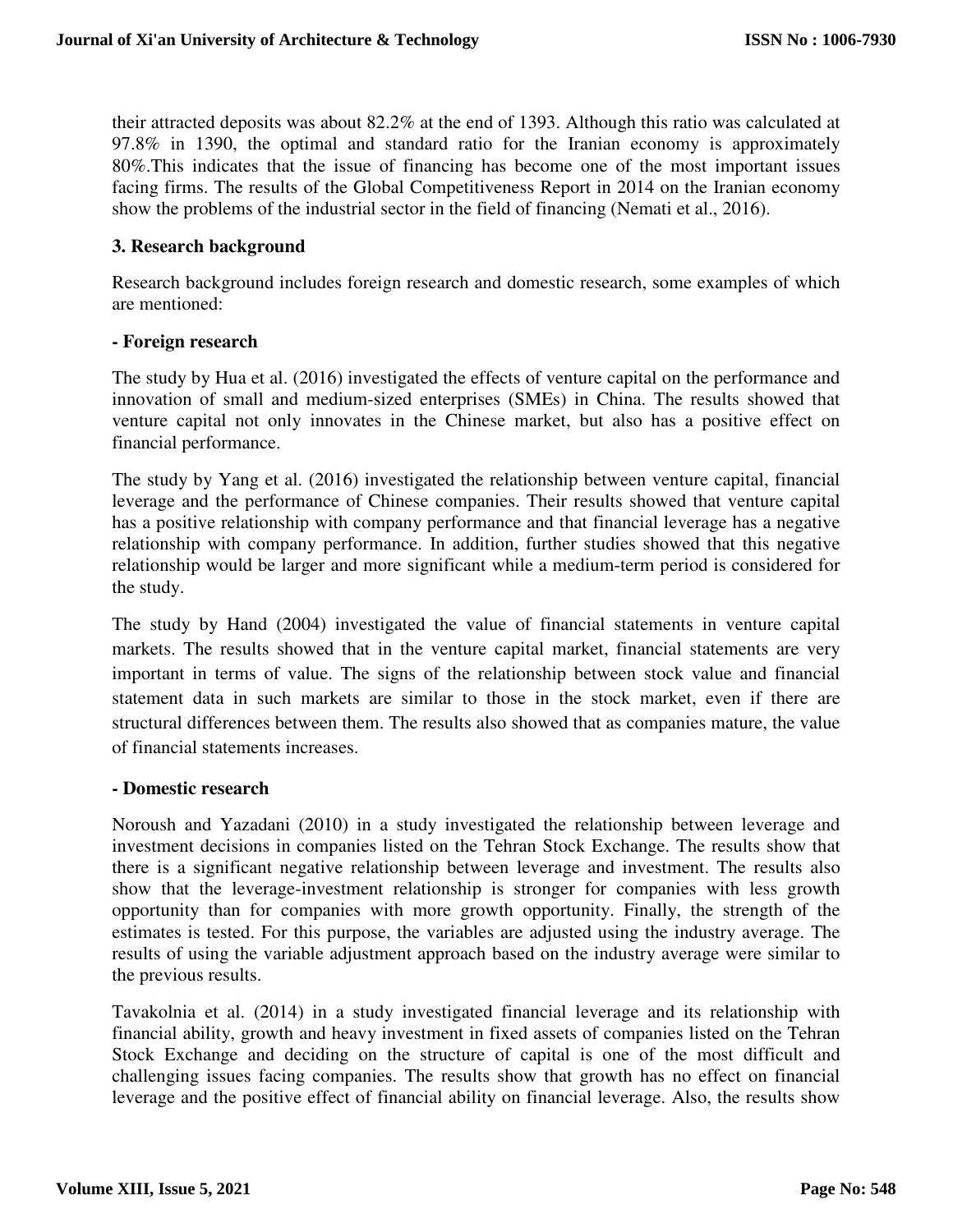that there is a u-shaped relationship between investing in fixed assets and financial leverage in companies listed on the Tehran Stock Exchange.

Dadashzadeh and Saadati (2019) in a study investigated the relationship between venture strategy and investment security mediated by information asymmetry. The results show that there is a positive and significant relationship between venture strategy and investment security. Also, the positive relationship between venture strategy and investment security is stronger for companies with high information asymmetry than for companies with low information asymmetry.

Seyed Jamali and Doaei (2018) in a study investigated the relationship between the quality of financial reporting on investment efficiency with respect to the moderating role of two variables of information asymmetry and ownership structure. The results show that there is a positive and significant relationship between the quality of financial reporting and investment efficiency of companies listed on the Tehran Stock Exchange. The results also indicate the significant role of the moderating variable of information asymmetry on the relationship between the quality of financial reporting and investment efficiency and the significant role of ownership structure on this relationship.

Vahidi and Mohammadi (2018) in a study investigated the decline in overinvestment, cash margin value and management systems of companies listed on the Tehran Stock Exchange. The results of this study showed that there is an inverse and significant relationship between the market value of cash investment and overinvestment of the company, but the government system did not affect the inverse and significant relationship between the market value of cash investment and overinvestment.

# **4. Research hypotheses Sub-hypotheses**

- Venture capital policies have a significant effect on financing through the shares of small and medium companies.
- Venture capital policies have a significant effect on financing through banks of small and medium companies.

# **Main hypotheses**

- Venture capital policies have a significant effect on the financial leverage of small and medium companies.
- Venture capital policies have a significant effect on the financial performance of small and medium companies.
- Venture capital policies on the quality of financial reporting

-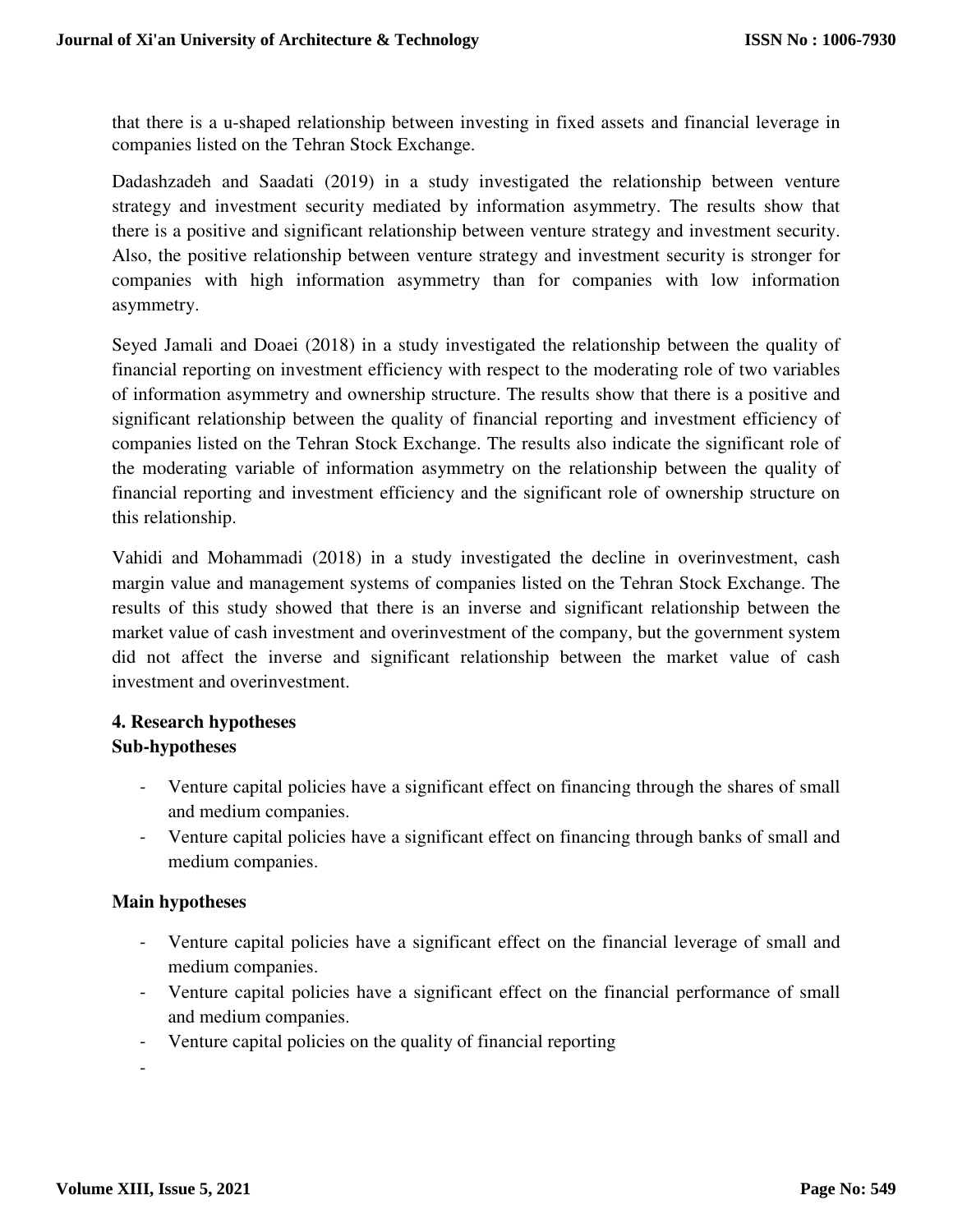# **5. Statistical population and sample**

The statistical population of the present research includes all member companies of the Tehran Stock Exchange from 1393 to 1398 (2014 to 2019) for 6 years and the sample is selected based on systematic removal so that they have the following features:

- Their fiscal year has ended on Esfand 29 (March 20),
- They have been listed on the Tehran Stock Exchange at least until the end of 1393,
- The companies have not changed their financial period,
- These companies have not had a trading halt for more than three months, they are not financial intermediation companies (banks, insurance and holding companies),
- The companies are non-consolidated and audited,
- Financial statements and explanatory notes about them are fully available.Also, to separate small and medium companies from the companies in the sample companies based on the sampling conditions mentioned, the natural logarithm of the total book value of assets of each company (as a factor of size) in each year of the financial period is calculated.Then, using the quartile technique, three quartiles are created based on the size of the companies, so that the first quartile includes small companies, the second and third quartiles include medium companies.

## **6. Research models**

To investigate the research, as in the research by Wu and Zhou (2020), the effect of venture capital on the dependent variables of financing, financial leverage, performance and quality of financial reporting is fitted as described in Model 1. It is worth mentioning that the present research is fit by the correlation regression method. The main research equation is:

Stock Finance<sub>i,t</sub> = 
$$
\beta_0 + \beta_1 VC_{i,t} + \beta_2 Age_{i,t} + \beta_3 Growth_{i,t} + \varepsilon_{i,t}
$$
 Model (1)

The following is an operational definition of the variables and how to calculate them:

## **Dependent variables:**

Stock Finance<sub>i,t</sub>: Financing through ordinary shares of company i at time t, financing through ordinary shares, which is calculated by dividing the ordinary shares issued by the total assets of the company (Razmjoui et al., 2015).

*Stock Finance*<sub>i,t</sub> = 
$$
ordinary shares / total assets
$$

## **Independent variable:**

VCi,t: Venture capital policy of company i at time t, venture capital policy: equals the ratio of current assets to total assets (Onwumere et al., 2012).

 $\textit{VC}_{i,t} = \textit{Current}$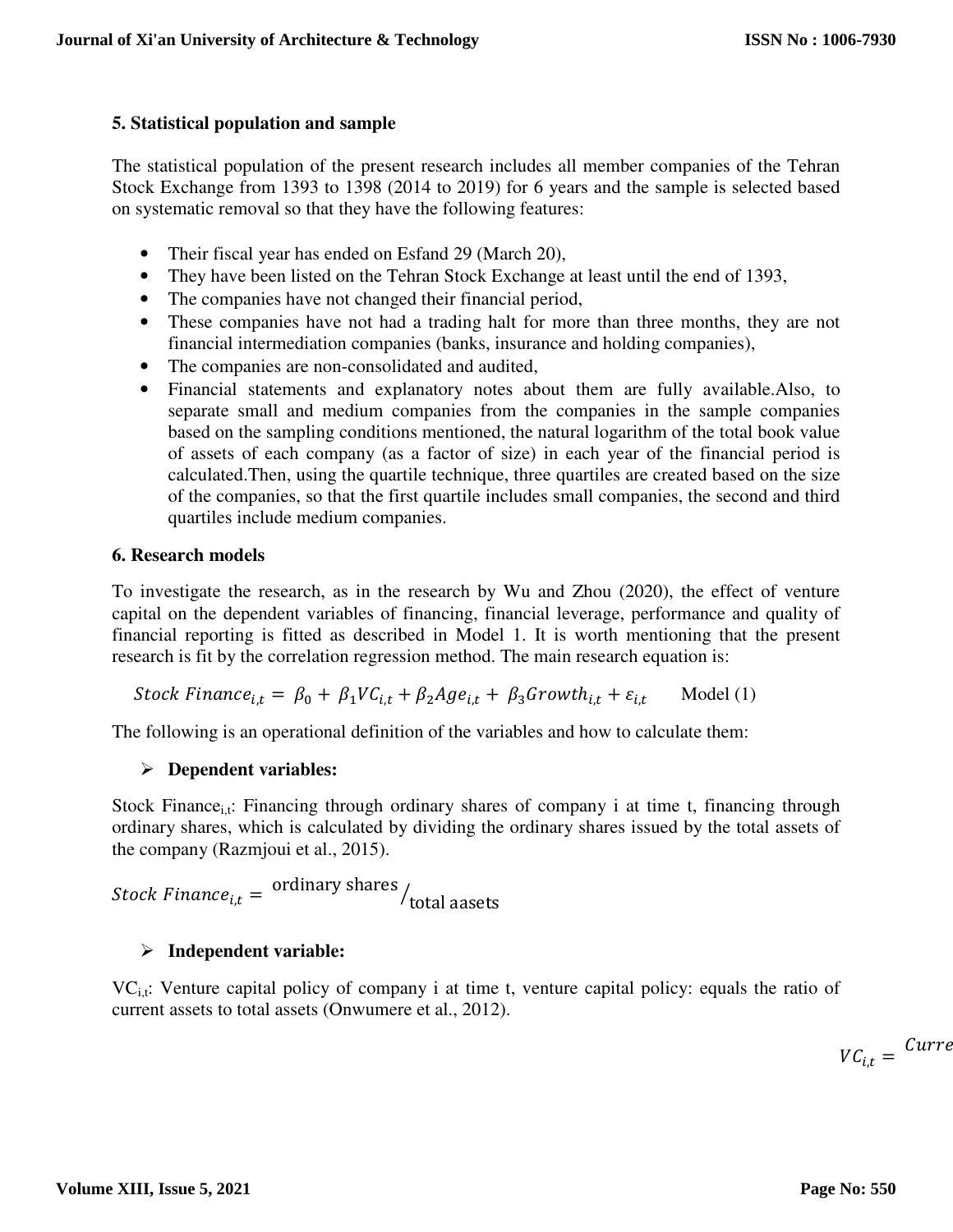# **Control variables:**

Due to the control of the effects of the independent variable on the dependent variables, as in Onwumere et al. (2012), company age and company growth were considered as control variables.

Age<sub>it</sub>: Age of company i at time t

Growth<sub>i,t</sub>: Growth of company i at time t

# **7. Research findings**

# **7.1. Descriptive statistics**

According to the descriptive statistics table, the mean venture capital of the sample companies is equal to 0.13 and its minimum and maximum values are equal to 0.011 and 0.56. If the distribution is normal, these coefficients must tend to zero. If the skewness is zero, the distribution is normal. Regarding kurtosis, the curve is normal when the kurtosis is zero. Examination of skewness and kurtosis of this variable, which must be 0.46 and 3.39, respectively, for the variable to have a normal distribution, shows that this variable does not have a normal distribution. Therefore, according to the degree of skewness and kurtosis of the research variables, none of the variables are normal.

| <b>Symbol</b> | <b>Variable</b>                 | Mean  | <b>Max</b> | Min   | <b>Std. Deviation</b> | <b>Skewness</b> | <b>Kurtosis</b> |
|---------------|---------------------------------|-------|------------|-------|-----------------------|-----------------|-----------------|
| VC            | Venture capital<br>policy       | 0.13  | 0.56       | 0.011 | 0.12                  | 0.46            | 3.39            |
| SF            | Debt financing                  | 0.120 | 0.387      | 0.071 | 0.042                 | 2.329           | 7.487           |
| BF            | Financing of bank<br>facilities | 0.133 | 0.764      | 0.133 | 0.208                 | 0.195           | 1.997           |
| <b>LEV</b>    | Financial leverage              | 0.628 | 0.925      | 0.120 | 0.246                 | $-0.679$        | 2.415           |
| Rq            | Total accruals                  | 0.123 | 9.00       | 3.00  | 1.15                  | 0.59            | 2.87            |
| Perform       | Financial<br>performance        | 0.369 | 0.769      | 0.059 | 0.281                 | $-0.23$         | 2.15            |
| Age           | Company age                     | 0.569 | 0.820      | 0.097 | 0.143                 | 1.09            | 3.79            |
| Growth        | company growth                  | 0.348 | 0.473      | 0.027 | 0.059                 | $-1.015$        | 2.468           |

**Table (4-1): Descriptive statistics of research variables**

Source: Research Findings

## **7.2. Data analysis and pattern selection for research model**

# **7.2.1. Determining the type of panel data**

In this section, the panel unit root tests (using the Levin–Lin–Chu test and the Im-Pesaran-Shin test) were used in order to detect the stationarity of variables and the lack of dependence between the variables and the Chow test was used in order to determine the fixed and random effects of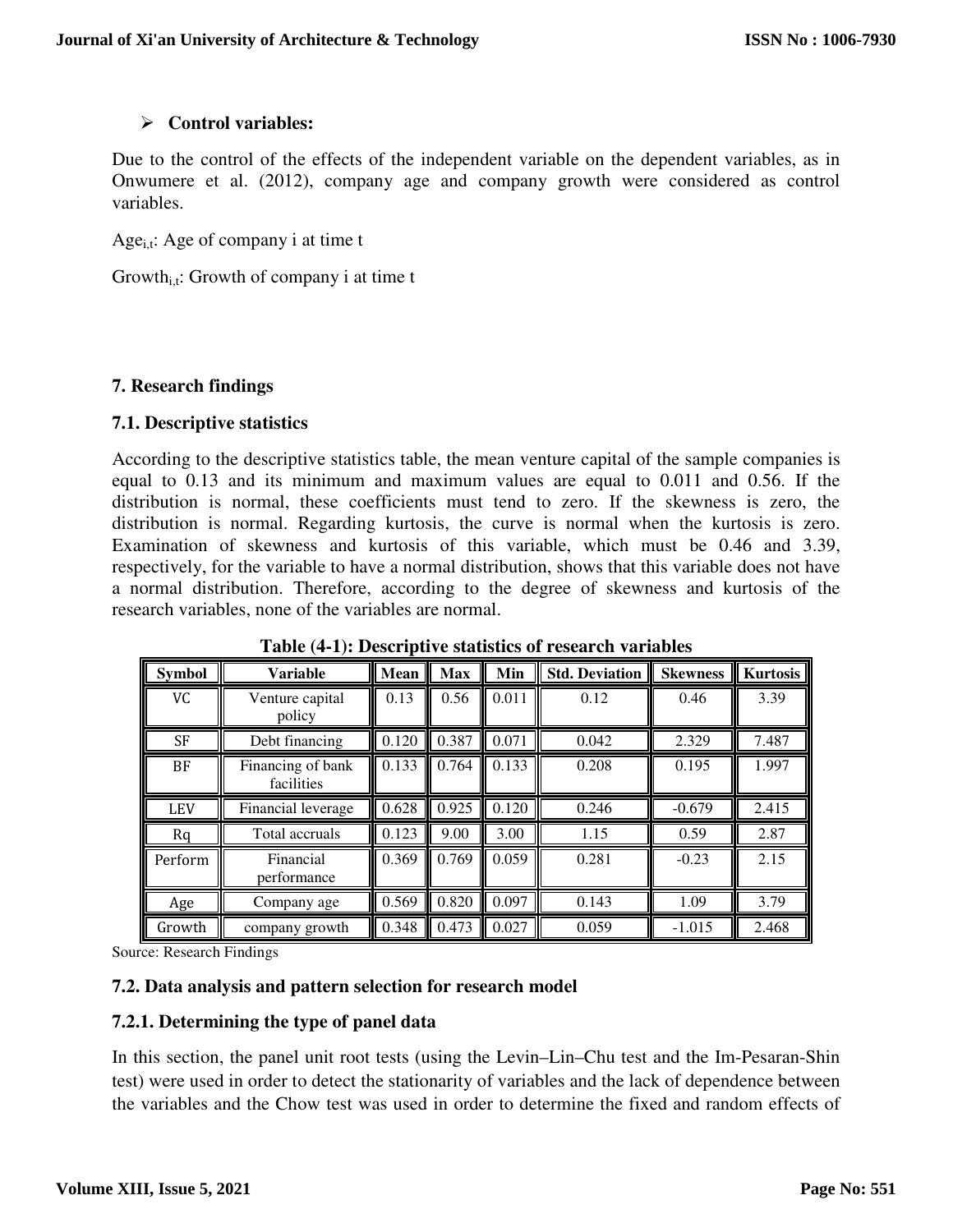the variables and also the Hausman test was also used to select a better model from random effects and fixed effects.

## - **Panel unit root test for reliability of variables**

The unit root test is used to detect static variables. The foundation of the unit root test is based on the logic that when  $b = 1$  in an autoregressive process, then the variable  $Y_t$  has one single root, and this is an example of a non-static variable. Before estimating the research model, it is necessary to test the stationarity of all variables used in the estimates. Because the stationarity of variables in both time series data and panel data causes false regression.In the present study, the Levin–Lin–Chu and the Im-Pesaran-Shin tests are used to evaluate the stationarity of the research variables. The results of each of the two tests are presented in the table below. As can be seen, the null hypothesis of the Levin–Lin–Chu test that all variables have no significance is rejected at the 95% probability level. Therefore, all variables are stationary at level.

| Abbreviation | Levin-Lin-Chu statistic | <b>Probability value</b> | <b>Stationary at level</b> |
|--------------|-------------------------|--------------------------|----------------------------|
|              | $-38/01$                | 0/000                    | Stationaryat level         |
|              | $-42/43$                | 0/000                    | Stationaryat level         |
|              | $-28/48$                | 0/000                    | Stationaryat level         |
|              | $-75/37$                | 0/000                    | Stationaryat level         |
|              | $-63/18$                | 0/000                    | Stationaryat level         |
|              | $-46/04$                | 0/000                    | Stationaryat level         |
|              | $-43/12$                | 0/000                    | Stationaryat level         |
|              | $-53/17$                | 0/000                    | Stationaryat level         |

**Table (4-6): unit root test**

Source: Research Findings

## - **Pesaran test (residual cross-section dependence)**

The Pesaran test statistic follows the standard normal distribution and can be used in balanced and unbalanced panels and fixed and random effect models. The test also provides a residual correlation matrix. The null hypothesis in this test is that the residuals are not correlated and therefore there is no cross-section dependence. The results of the Pesaran test are presented in the table below:

|  |  |  | Table (4-9): Pesaran test for research model |
|--|--|--|----------------------------------------------|
|--|--|--|----------------------------------------------|

| Dependent variable          | Pesaran statistic | <b>Probability value</b> |
|-----------------------------|-------------------|--------------------------|
| Common Stock Financing (SF) | 568/14            | 0/537                    |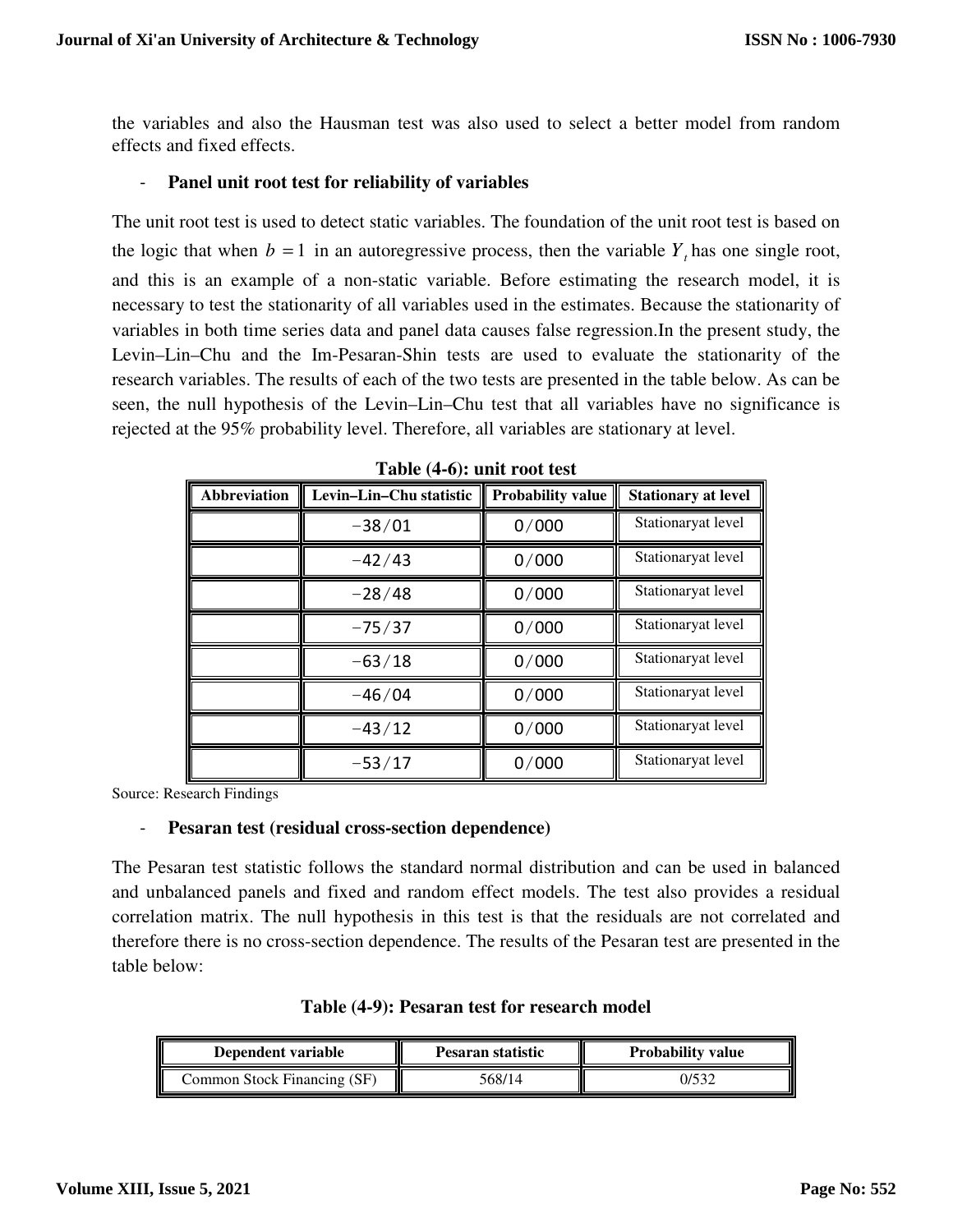| <b>Banking Facility Financing (BF)</b> | 423/52 | 0/125 |
|----------------------------------------|--------|-------|
| Financial Leverage (LEV)               | 325/32 | 7/321 |
| Financial Performance (Perform)        | 469/56 | 0/123 |
| Total accruals (Rq)                    | 652/42 | 0/185 |

Source: Research Findings

The null hypothesis of Pesaran test is not rejected. As a result, residuals are not correlated between cross sections and cross sections have no dependence.

# - **Chow test (F-Limer)**

The F-Limer test statistic is calculated based on the following equation and compared with the Fvalue of the table:

$$
F_0 = \frac{(RRSS - URSS)/(N - 1)}{URSS/(NT - n - k)}
$$

N is the number of cross sections and companies and t is the time period and k is the number of explanatory variables of the model. The results of the fixed effects model estimation are given in the table below. To test the Chow test after estimating the model with fixed effects, the F-Limer statistic must be calculated in order to judge between the fixed effects method and the ordinary least squares.

|                          | <b>Chow test</b>         | <b>Statistic</b> | <b>Probability</b> |
|--------------------------|--------------------------|------------------|--------------------|
| The first model          | Cross-section F          | 3/42             | 0/001              |
|                          | Cross-section Chi-square | 532/42           | 0/012              |
| The second model         | Cross-section F          | 2/75             | 0/000              |
|                          | Cross-section Chi-square | 325/14           | 0/000              |
| The third model          | Cross-section F          | 4/36             | 0/014              |
| Cross-section Chi-square |                          | 563/42           | 0/023              |
| The fourth model         | Cross-section F          | 2/74             | 0/000              |
|                          | Cross-section Chi-square | 423/19           | 0/000              |
| The fifth model          | Cross-section F          | 2/17             | 0/000              |
| Cross-section Chi-square |                          | 386/18           | 0/000              |

|  |  |  |  | Table (4-7): Chow test results |
|--|--|--|--|--------------------------------|
|--|--|--|--|--------------------------------|

Source: Research Findings

The results show the confirmation of the fixed effects against the integrated least squares method.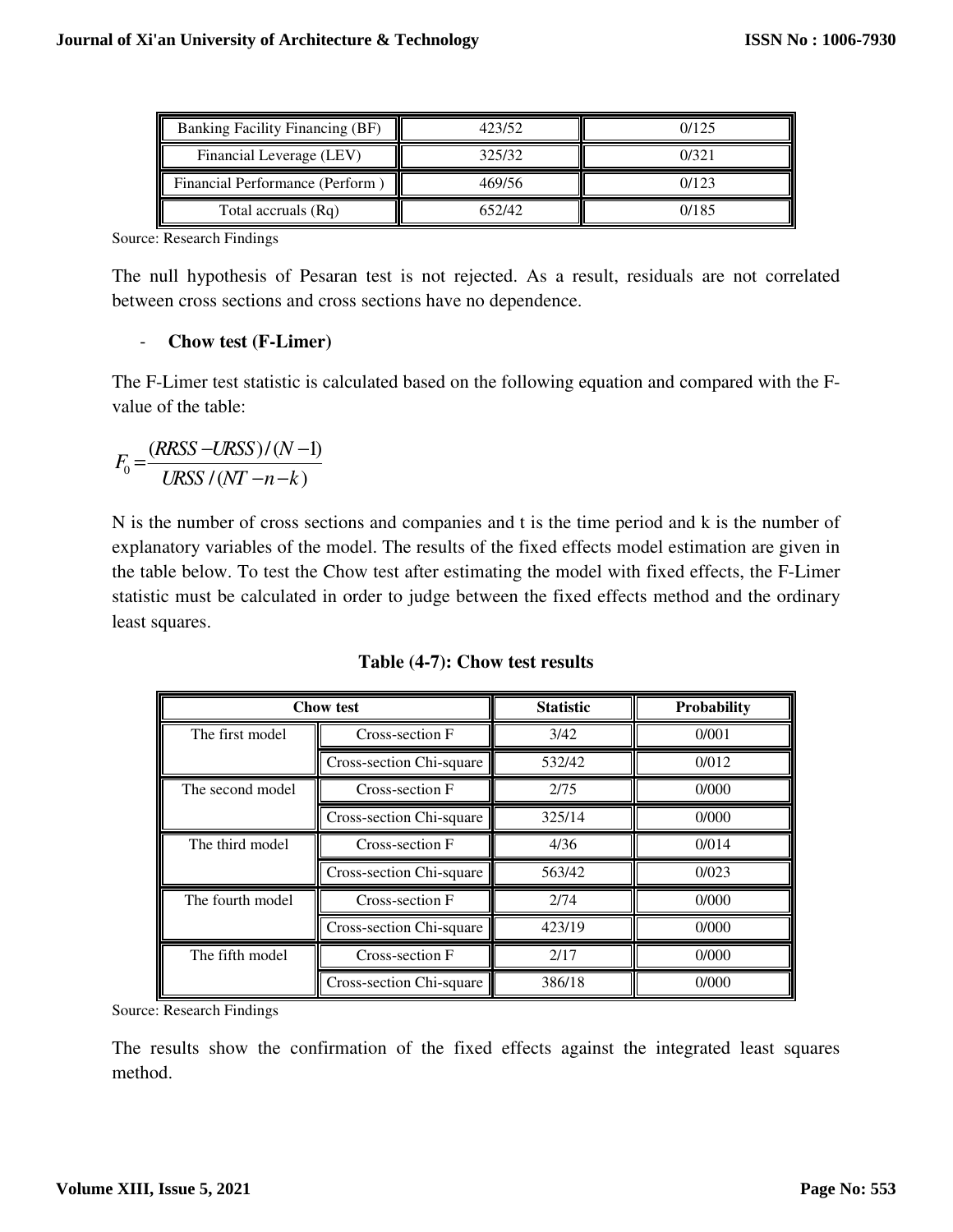# - **Hausman test and selection of fixed or random effects**

If the null hypothesis is rejected and the alternative hypothesis is accepted, the fixed effects method is compatible and the random effects method is incompatible, and we must use the fixed effects method. The Hausman test statistic has an  $X^2$  distribution, and if its probability value is less than 0.05, the fixed effects model is accepted at the 95% confidence level. The statistic of this test is as follows:

$$
H = (b_1 - b_0)'(Var(b_0) - Var(b_1))^{-1}(b_1 - b_0)
$$

If the calculated test statistic is greater than the value in the table,  $H_0$  is rejected and there is a correlation, so the fixed effects method should be used. In this test, the null hypothesis is rejected and indicates the confirmation of fixed effects versus random effects. Because the probability value is less than the standard value of 0.05%. Therefore, the model of this research should be estimated as fixed effects.

|                  | Hausman test         | <b>Statistic</b> | <b>Probability</b> |
|------------------|----------------------|------------------|--------------------|
| The first model  | Cross-section random | 19/28            | 0/000              |
| The second model | Cross-section random | 23/04            | 0/000              |
| The third model  | Cross-section random | 19/23            | 0/000              |
| The fourth model | Cross-section random | 17/74            | 0/000              |
| The fifth model  | Cross-section random | 16/96            | 0/000              |

**Table (4-8): Hausman test results**

Source: Research Findings

# **7.3.2. Test of heteroscedasticity and autocorrelation**

## - **Test of fixed variance of disturbance terms (Breusch–Pagan)**

Breusch-Pagan test is used to prove the lack of autocorrelation between the residuals of the models. What is important here is that the model residuals lack autocorrelation. According to the results of Breusch-Pagan test and considering the level of significance and considering that the probability value is more than 0.05, the null hypothesis of the research that there is no autocorrelation in the model residuals is accepted. Also, according to the F-statistic as well as the multiplication statistic of the number of observations in the coefficient of determination, we conclude that there is no autocorrelation between the residuals of the model.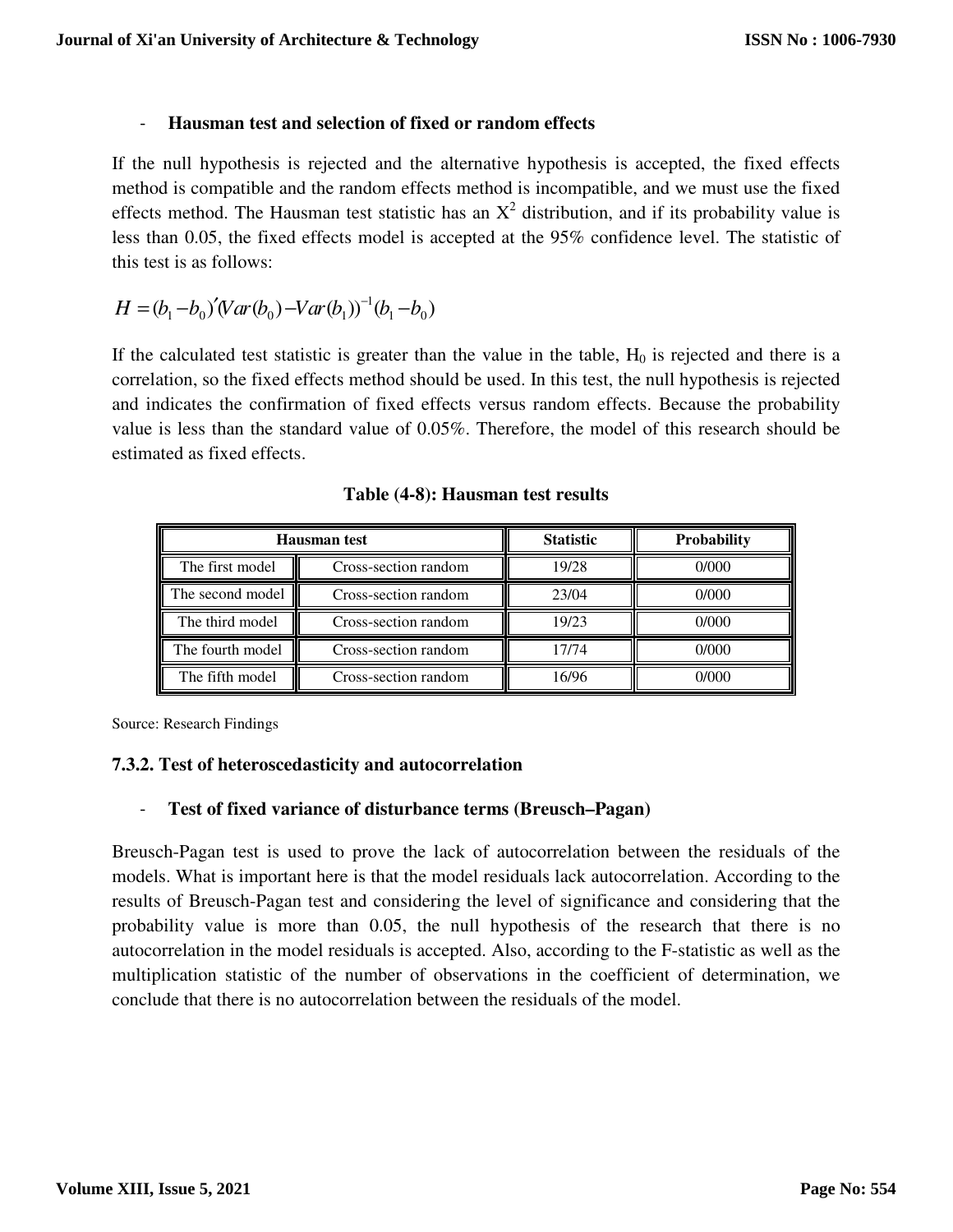| Research model   | Statistic     | Calculated statistic | Sig. level |
|------------------|---------------|----------------------|------------|
| The first model  | F-statistic   | 5/24                 | 0/096      |
|                  | Obs*R-squared | 58/84                | 0/56       |
| The second model | F-statistic   | 3/71                 | 0/42       |
|                  | Obs*R-squared | 42/29                | 0/18       |
| The third model  | F-statistic   | 6/13                 | 0/41       |
|                  | Obs*R-squared | 53/14                | 0/32       |
| The fourth model | F-statistic   | 4/21                 | 0/42       |
|                  | Obs*R-squared | 75/14                | 0/31       |
| The fifth model  | F-statistic   | 7/13                 | 0/23       |
|                  | Obs*R-squared | 59/18                | 0/47       |

Source: Research Findings

# **7.4. Model estimation using Generalized Least Square (GLS) method**

According to the results of the tests performed, the variables are stationary at level, using the data panel model is appropriate to estimate the model, random effects must be used to estimate the model. Therefore, according to the specifications that we estimated for the model, we estimate the model. According to the results obtained from F and Hausman tests, we estimate the model by the generalized least square (GLS) method in the framework of weighted cross-section regressions and taking into account the random effects. In general, the generalized least square controls the collinearity between the residual terms. Therefore, for all  $i$ ,  $j$ ,  $s$ ,  $t$  where  $i \neq j$ ,  $s \neq t$ , we can consider:

$$
E\left(\mathcal{E}_{it} \mathcal{E}_{jt} \mid X \right) = \delta_i^2
$$

$$
E\left(\mathcal{E}_{is} \mathcal{E}_{jt} \mid X \right) = \delta_i^2
$$

The results of estimating the research models using the random effects model method are presented in the following table: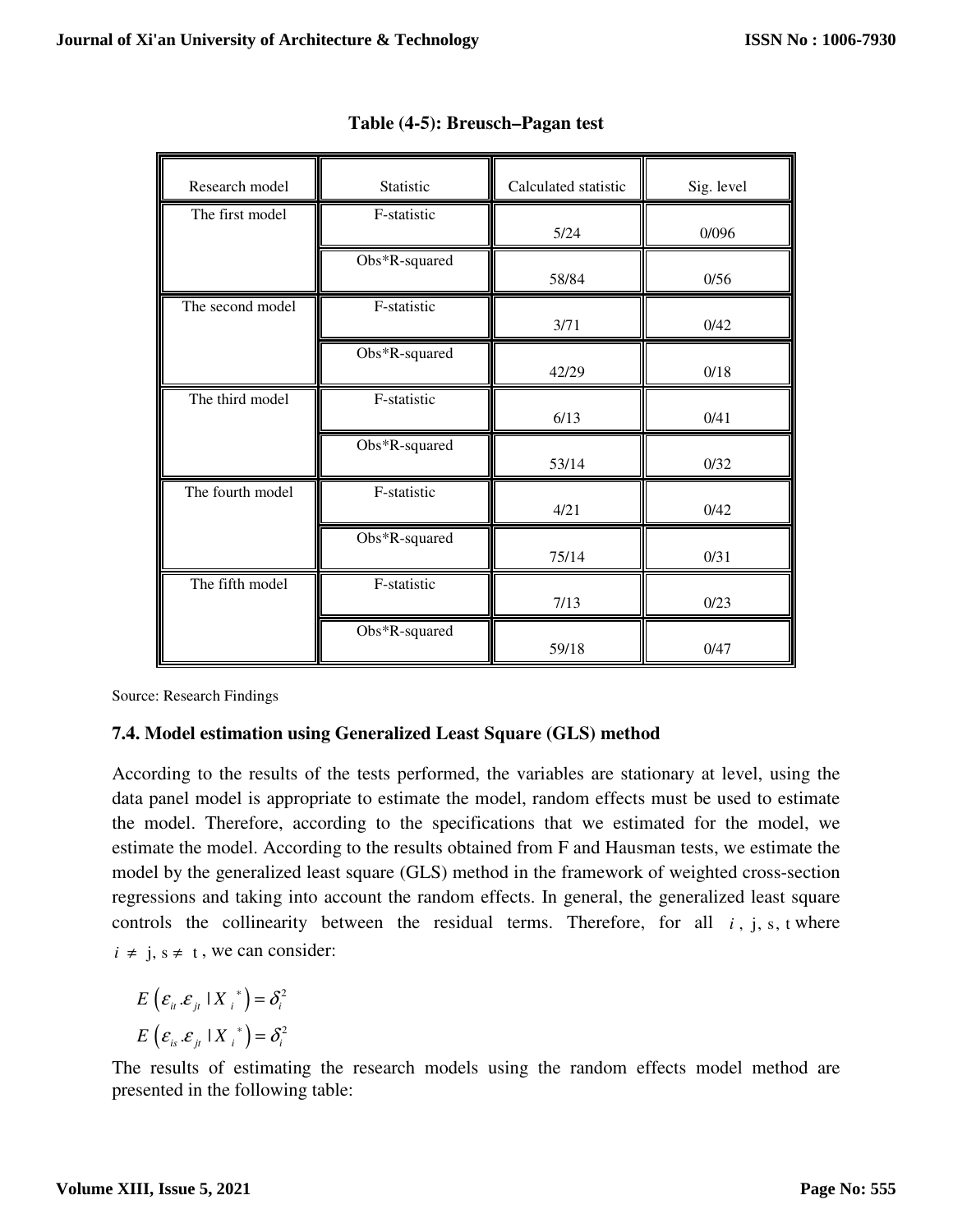Model for Hypothesis 1:

Stock Finance $_{i,t} = \beta_0 + \beta_1 V C_{i,t} + \beta_2 Age_{i,t} + \beta_3 Growth_{i,t} + \varepsilon_{i,t}$ 

| <b>Variable</b>                                 | Coefficient | t-value | Sig. level |  |  |
|-------------------------------------------------|-------------|---------|------------|--|--|
| VC                                              | 0/68        | 3/46    | 0/000      |  |  |
| Age                                             | 0/56        | 2/47    | 0/000      |  |  |
| Growth                                          | 0/42        | 5/08    | 0/352      |  |  |
| $D.W = 1.58$<br>$probF = 0.000$<br>$R^2 = 0.83$ |             |         |            |  |  |

**Table (4-10): Panel test results for the first research model**

Source: Research Findings

**The result of Hypothesis 1:** As the determination coefficient of the model shows, the independent variables were able to predict 83% of the changes in the dependent variable. In other words, the explanatory power of the model is 83%. The F-statistic and the related significance level and its comparison with the error level (0.000) indicate that the model is significant at the 99% confidence level. The Watson-Durbin statistic is also equal to 1.58, which rejects the existence of serial (first-order) autocorrelation between regression disturbance components.The rejection of serial (first order) autocorrelation between the regression disturbance components indicates that the model regression coefficients and the coefficient of determination are not false. The results also showed that there is a positive and significant relationship between venture capital policy and financing through ordinary shares of companies. Because the probability value obtained (0.000) is less than the standard value of 0.05%.

# **8. Suggestions**

Based on the findings of the research, the following suggestions are provided:

- It is suggested to managers that when they feel financial constraints in the company, by adopting a working venture capital policy, they first reduce the level of liquidity and invest the liquidity to increase the credit, and then by receiving facilities or capital, they increase the level of liquidity and reduce the constraint by increasing the level of liquidity and dividends and the market value of the company and reducing the debt of the company.
- Companies facing financial constraints are suggested to adopt supervising mechanisms for managers' behaviors. This is because managers in companies with financial constraints have venturous behaviors and may spend most of the company's resources investing in projects. As a result, there may not be enough resources for the company's other decisions and companies may face liquidity problems.
- It is suggested that researchers, by investigating the financial condition of companies in terms of financial constraints, be able to identify and analyze ways to escape the financial constraints.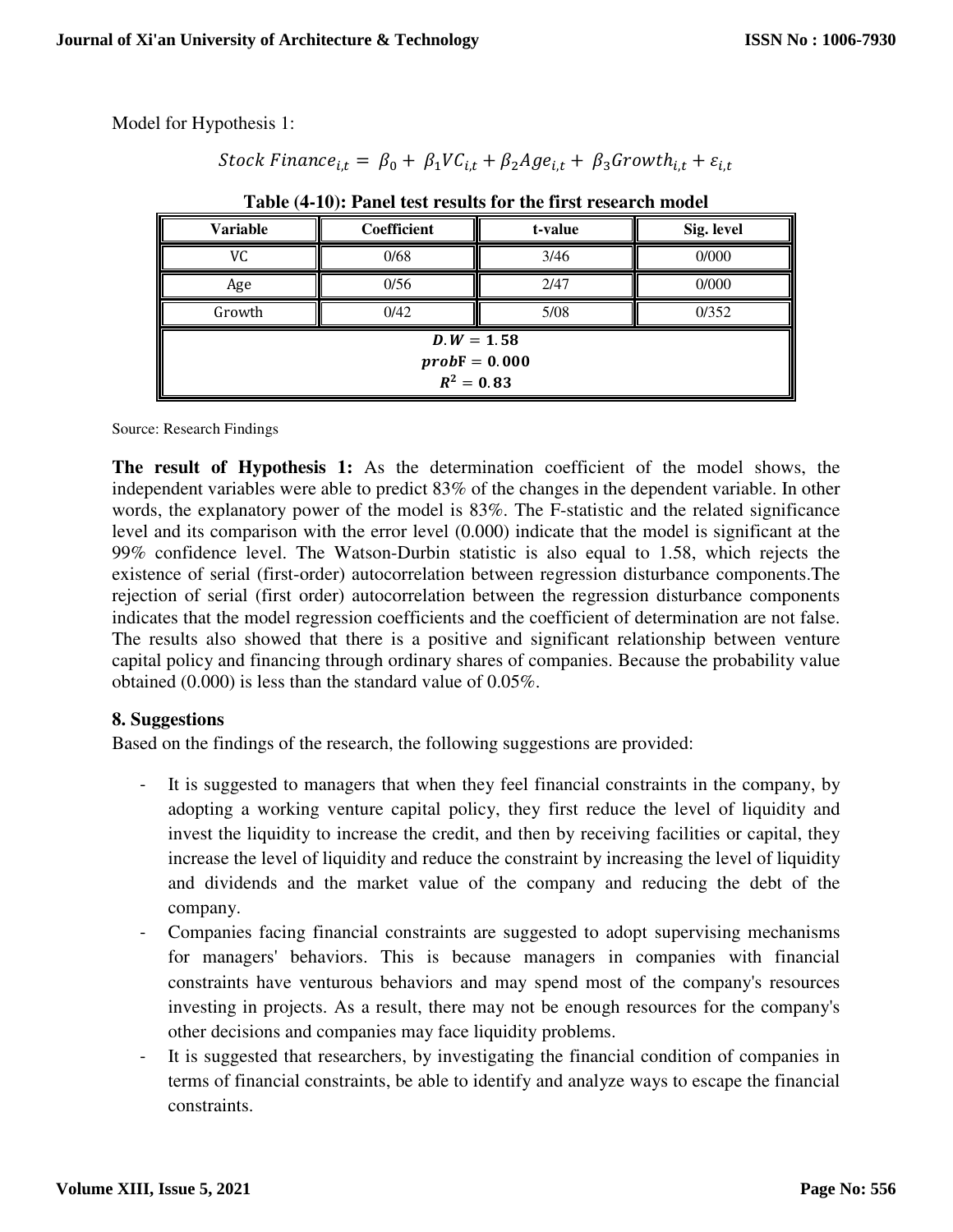- Managers are suggested to identify their situation in terms of financial constraints to be able to make decisions to improve the company's financial situation and to move out of the list of companies with financial constraints and they can also compete with companies in their group.

# **9. Conclusion**

In this research, the research methodology and tests related to data panel method were expressed. In this regard, in order to investigate the stationarity of variables, we used two tests of Levin– Lin–Chu and Im-Pesaran-Shin, which confirmed the stationarity of the variables at the level, which, of course, was not far from the mind given the proportion of the variables. Then, Chow test was used to test the significance of fixed effects. Hausman test was also used to select the appropriate model from the fixed and random effects. Pesaran test was used to evaluate the lack of dependence between the variables, and finally, using the GLS approach, we investigated the relationship between the research variables in companies listed on the Tehran Stock Exchange.

As it was observed, the null hypothesis of the Levin–Lin–Chu test that there is no stationarity for all variables was rejected at the 95% probability level. Therefore, all variables are stationary at the level. The null hypothesis of the Im-Pesaran-Shin that there is no stationarity for all variables was rejected at the 95% probability level. According to the Chow test results, the probability value indicated the rejection of the null hypothesis on using the pooling model. Therefore, we used the data panel model for the model. The result of Hausman test for research models indicated the acceptance of the null hypothesis that the random effects model is appropriate, therefore, we used the random effects model to estimate the model.

## **References**

1. Qasedi Qazvini, Farshid; Faezi Razi, Farshad and Haidarpour, Farzaneh. 2017. "Using data mining methods in forecasting and responding to the need in the field of bold investment". Financial Knowledge of Securities Analysis. 10. 35. 99-119

2. Jalili, Mohammad and Ahmadi, Musa. 2006. "Identifying the types of risks in the venture capital industry with case Study of the energy industry in the world". Second National Conference on Venture Capital

3.

4. .Parsons, C., Titman, S., 2009. Empirical capital structure: A review. Foundations and Trends in Finance 3, 1-93.

5. Merton, R. C. (1973). Theory of Rational Option Pricing. The Bell Journal of Economics and Management Science, 141-183.

. 6

7. Rahimian, Nezamoddin; Rezaei, Farzin; Masteri Farahani, Hossein. 2011. "Study of factors determining the capital structure of small and medium-sized companies". Financial Accounting and Auditing Research, 3. 10. 91-116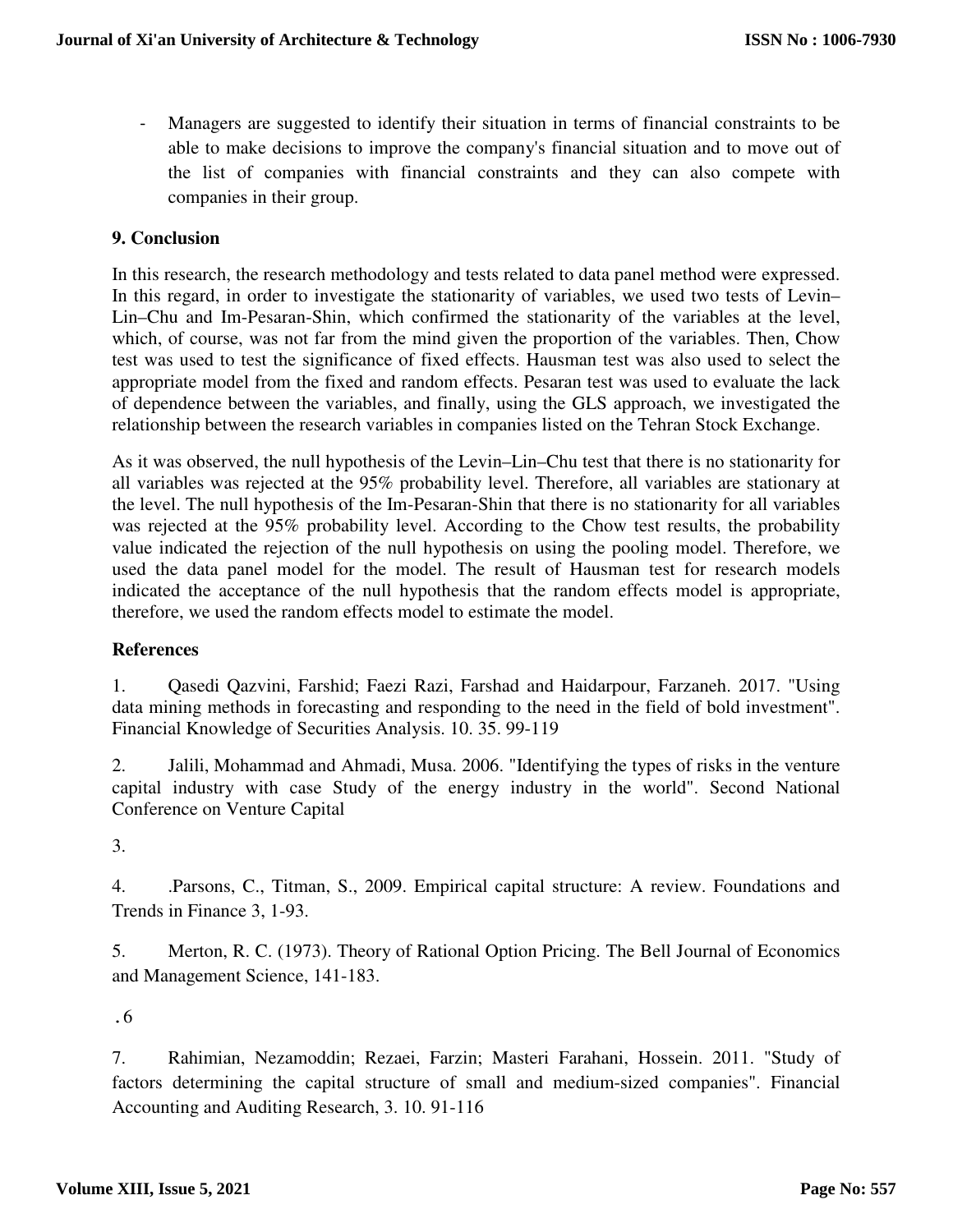8. McNichols, M. (2002). Research design issues in earnings management studies. Journal of Accou

9. Jalili, Mohammad and Ahmadi, Musa. 2006. "Identifying the types of risks in the venture capital industry by a case study of the energy industry in the world". Second National Conference on Venture Capital

10. Mohammadzadeh, Beheshteh. 2014. "Study of the relationship between internal and external organizational mechanisms of corporate governance system with working venture capital policies of companies listed on the Tehran Stock Exchange". Master Thesis. University of Tehran Campus

11. Bolo, Qasem; Parsian, Hossein; Nemati, Reza (2012). The Impact of Free Cash Flow on Profit Sharing Policies over the Life Cycle of Companies, Applied Research and Financial Reporting, (1), pp. 74-51

12. Hua, X. , Wang, Y. ,Wang, M. 2016. "The innovation and performance impacts of venture capital investment on China's small- and medium-sized enterprises".China Economic Journal . Volume 9. Issue 2

13. Yang, R., Xia, K. , Wen, H. 2016. "Venture Capital, Financial Leverage and Enterprise Performance". Procedia Computer Science. 91.114-121

14. Hand, J.R.M. 2004. "The Value Relevance of Financial Statements in Venture Capital Markets". The Accounting Review. 80.2.

15. Noroush, Iraj; Yazdani, Sima. 2010. "Study of the effect of financial leverage on investment in companies listed on the Tehran Stock Exchange". Financial accounting research. second year. 4. 35-48

16. Dadashzadeh, Qader. Saadati, Raha. (2019), Investigating the Relationship between Venture Strategy and Investment Security Mediated by Information Asymmetry, Fourth National Conference on Management, Accounting and Economics with Emphasis on Regional and Global Marketing

17. Seyed Jamali, Z. Doaei, M. (2018), Investigating the quality of financial reporting on investment efficiency with regard to the moderating role of two variables of information asymmetry and ownership structure, the approach of modern research in management and accounting, No. 6, pp. 110-126

18. Nemati, Ali; Karimi, Mojtaba; Vahidi, Roya (2015). Investigating financing methods with profitability growthof pharmaceutical companies in Iran. Quarterly Journal of Financial Economics. Tenth Year, No. 36, pp. 51-